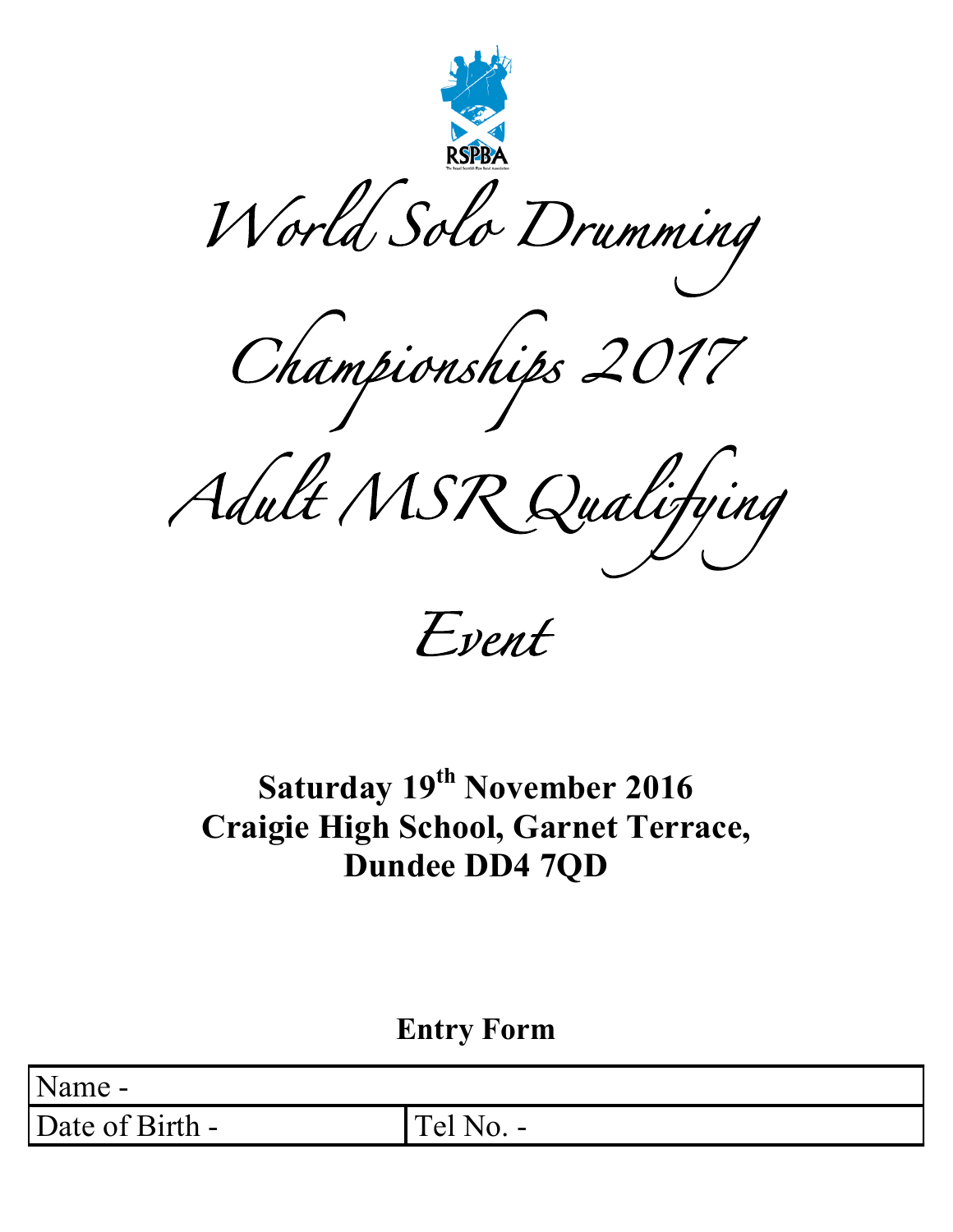| Address- |            |
|----------|------------|
|          |            |
| e-mail - | Postcode - |
| Band -   | Grade -    |

# Sponsored by



## Sales@kingdomthistle.com

#### **Rules**

1. Contests to be RSPBA approved and must be held in the UK.

2. Competitors must Submit two March, Strathspey and Reel sets, each tune minimum of four parts.

- 3. Set to play will be drawn on the line by the responsible Director.
- 4. All competitors must be registered members of an RSPBA pipe band or
- Overseas Pipe Band Association that is registered with the RSPBA.
- 5. All competitors must wear band uniform.
- 6. All entrants' must be 18 years or over on **1st NOVEMBER 2016.**
- 7. Contests to be adjudicated by RSPBA approved drumming adjudicators.

8. Two semi-final places will be awarded at this qualifying event to the highest placed competitors who have not already pre-qualified for World Solo Drumming semi-final 2017.

- 9. Entry fee for this event is £10, which is non refundable.
- 10. Further entry fee payable for World Solo Drumming Event 2017.
- 11. No late entries will be accepted
- 12. Draw will be published on the Branch website by 14/11/16 - www.rspba-dpa.org

#### **Closing date for entries Friday 11th November 2016**

*Entries to be returned to-*